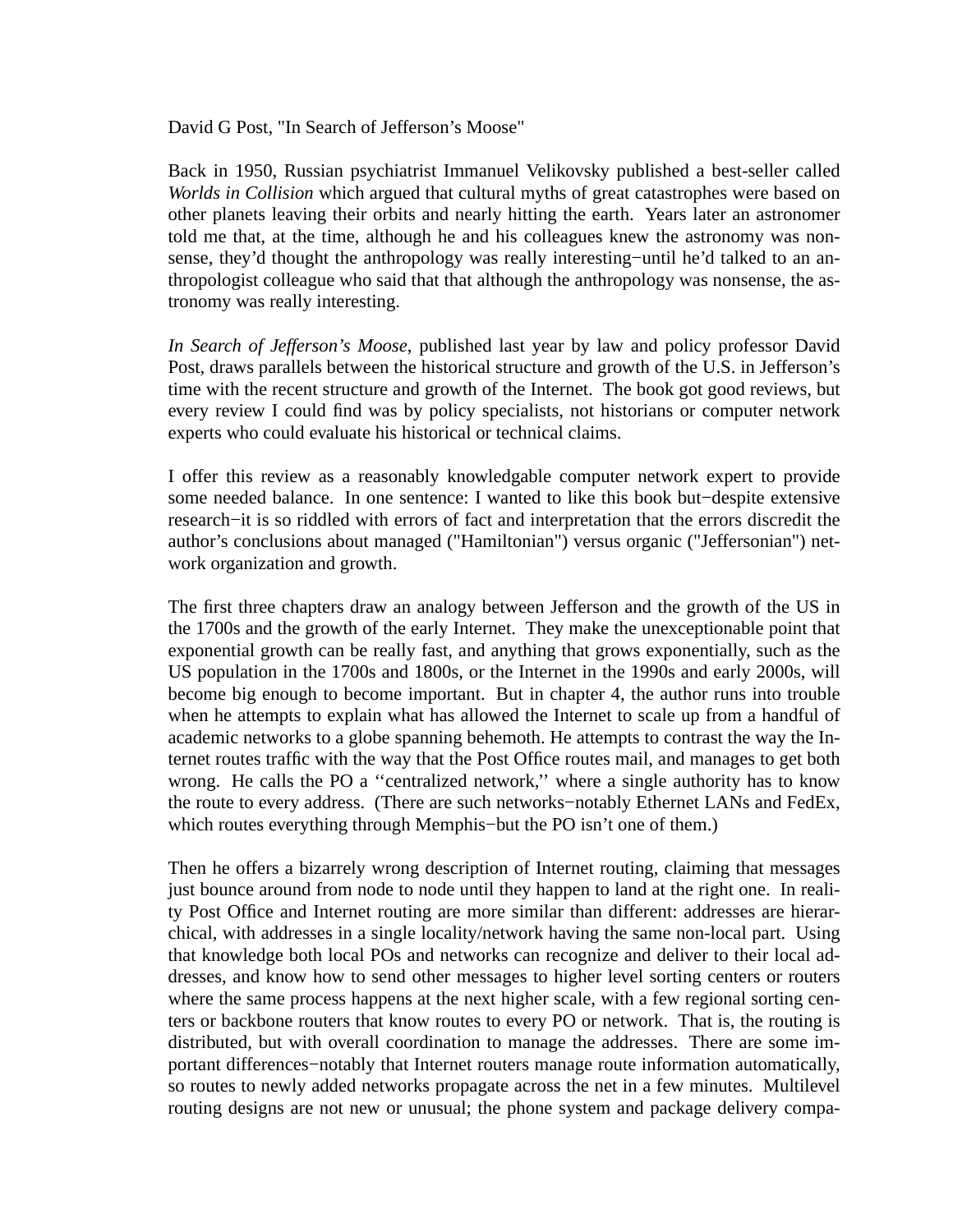nies use them. They're also not the important part of what allowed the Internet to scale, a topic we'll return to in a moment.

Chapters 5 through 7 continue the discussion of scaling, building on the misconceptions in Chapter 4, with a lengthy but largely irrelevant discussion of power law distributions which apply to the Internet just as they apply to all large distribution networks, computer and otherwise. Post mentions the oft-cited end-to-end principle which makes it easier to run new and unexpected applications, some of which become popular (the Web) and most of which don't.

Unfortunately, he completely fails to identify the key factor that allowed the Internet to grow so fast−its business model. There are a few technical enablers−notably the large IP address space that let the Internet run a decade longer than any of its competitors before running out of addresses, and the separation between TCP and IP that lets network routers scale up without having to worry about how many different conversations' packets they're handling−but the key to its growth is the no-promises business model.

Every Internet connection, from cheap consumer dial-up to gigabit backbones, is made on a "best effort" basis−a euphemism for making no promises. They'll deliver your packets if they can, but if it's unduly onerous or inconvenient to do so, they'll throw them away. In contrast, the common carrier model for telephone systems or package delivery promises to account for and deliver everything, which means that they need complex technical and contractual relationships to ensure that every bit of traffic is accounted for and that nobody deliberately or inadvertently overloads their neighbors with traffic. On the Internet, if you're overloaded, you just throw the traffic away, leading to a Mutual Assured Destruction model in which everyone is very polite to their neighbors, since impolite neighbors tend to get disconnected on a moment's notice. This makes the negotiation to connect networks a lot easier than it is for phone networks, and indeed people set up new connections between Internet networks every day.

It turns out that this sort of unreliable MAD network does a great job of delivering files from one point to another, and of sending short (a few hundred characters) messages, and those are the facilities on which all of the Internet's popular applications are built. File delivery underlies everything from e-mail to the web to Napster to Youtube, and short messages underlie the Domain Name System and Instant Messaging. Unreliable MAD does a lousy job of delivering a stream of data reliably at a given rate−that is, streaming audio and video−but it turns out that the modern Net is fast enough that audio sounds OK, and the market for actual streaming video, as opposed to Youtube style pseudostreaming, is not very big. It's possible to build networks using Internet technology that stream reliably, which is the way that many phone networks now work internally, but their costs and management are those of the phone network, not the Internet. (This is the point where the end-to-end principle fails, since e-2-e gets reliability at the cost of delays when lost traffic is resent, and you can't change that without changing every router through which your traffic passes.) Post doesn't seem to be aware of any of this, which is unfortunate because the MAD model of interconection answers a lot of questions in the second half of the book that baffle him.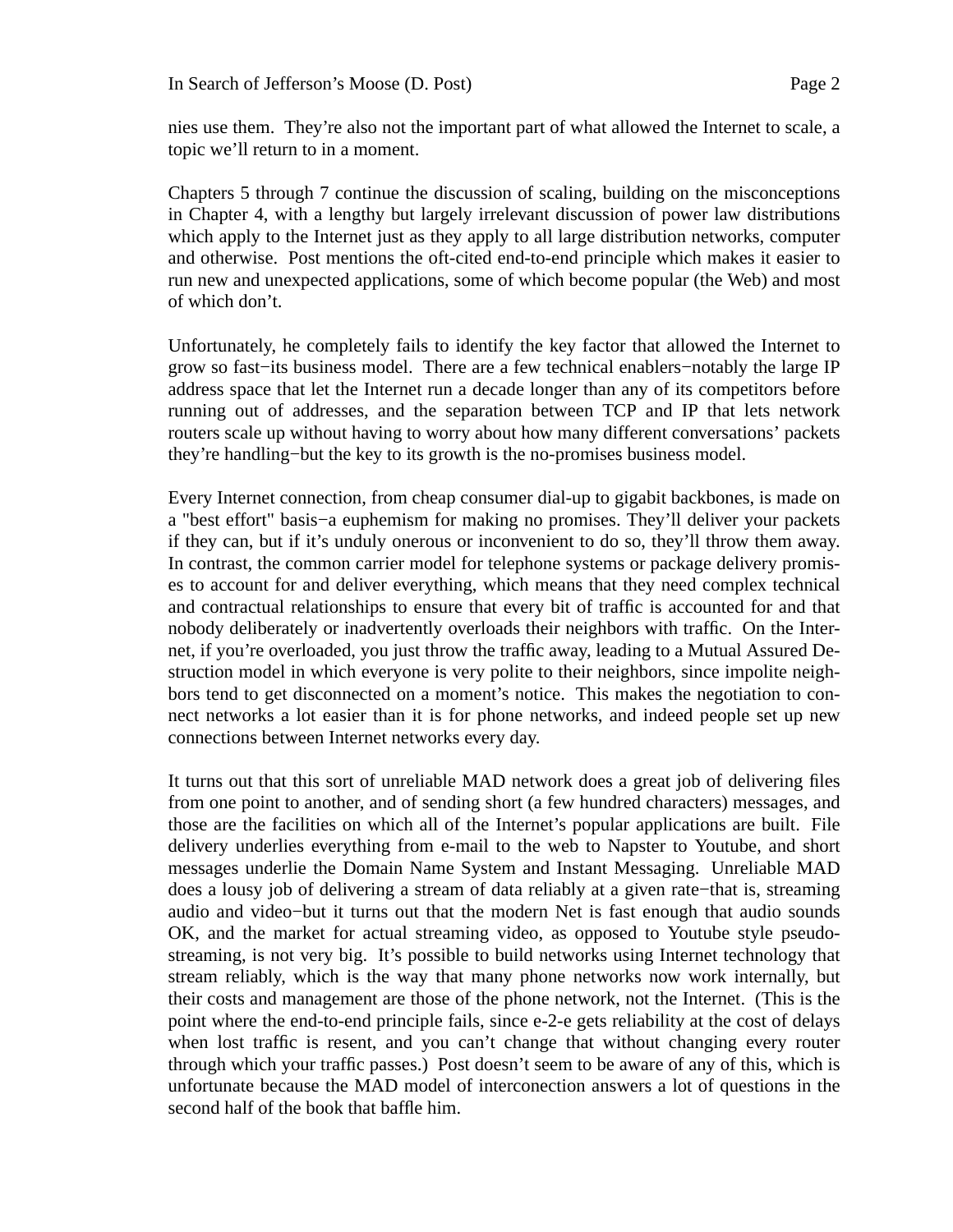In the middle of the book is an Interlude in which he introduces caricatures of Jefferson, the advocate of decentralized unmanaged bottom-up rural Arcadia, and Hamilton, the advocate of top down command and control urban agglomerations. (You can probably guess from the title which camp Post is in.) In the second half of the book he looks at some of the issues involved in running the Internet−unfortunately with misconceptions just as bad as in the first half.

Chapter 9 tries to present the "code is law" idea popularized by Larry Lessig, but again Post botches his facts. The example he picks is the "referrer" field in the web's HTTP protocol, which a browser can use to tell a web server what page linked to the current one. Post thinks it is the key to pay-per-click ads like Google Adsense, telling the site who to pay. This is just wrong. PPC ads link to the ad network's server which records the click and then links to the target site; they don't depend on the referrer at all, which is just as well, since its use is entirely optional.

It is true that above the basic file transfer/short message level the Internet enables deployment of new and different versions of file transfer or short messages, but that is more of an optimization than a breakthrough. The first version of e-mail on the Arpanet, the predecessor to the Internet, was implemented on top of the existing file transfer protocol (FTP), and later reimplemented as a separate protocol to make it more flexible and reliable. Similarly, the Web can run on top of FTP rather than the usual HTTP, and occasionally does, with its HTTP adding flexibility and performance. A few parts of the code really are "law" that can't realistically be changed (the parts that make file transfer and short messages work well, and the traffic discarding which makes MAD possible and necessary) but Post doesn't distinguish between what's essential and what's just a detail.

On the next page, Post reports that the 4 billion addresses in the IPv4 addressing now used on the internet is likely to run out soon, and in one of his better insights observes that opinions about the effects of running out range from nothing to disaster. The solution to running out is to switch to IPv6, which provides so many addresses that every appliance in your house can have one. From this promising start, he stumbles again, claiming that with so many addresses we'll each have our own permanent addresses to take with us, removing any dependence on ISPs, but again, that's just wrong. IPv6 addresses are allocated in network groups just like IPv4, and neither lets individual users take their addresses with them. As Post is apparently unaware, permanent addresses are nothing new, since all Ethernet networks, including WiFi, assign one to each device. That works fine on a LAN where the routers or hubs can remember all of the addresses, but not on a large network, because remembering all the Ethernet addresses doesn't scale beyond a few hundred devices. The Internet handles Ethernet devices by also assigning them hierarchically allocated IP addresses, either manually using a system called DHCP on the local network. The success of the Internet was due to careful design that would scale up smoothly, which IPv6 preserves, but Post misses the point of IPv6 (to make a larger set of hierarchical addresses) and fails to grasp why permanent personal IP addresses wouldn't work.

Post rounds out the chapter with a look at the chaotic rough consensus governance of the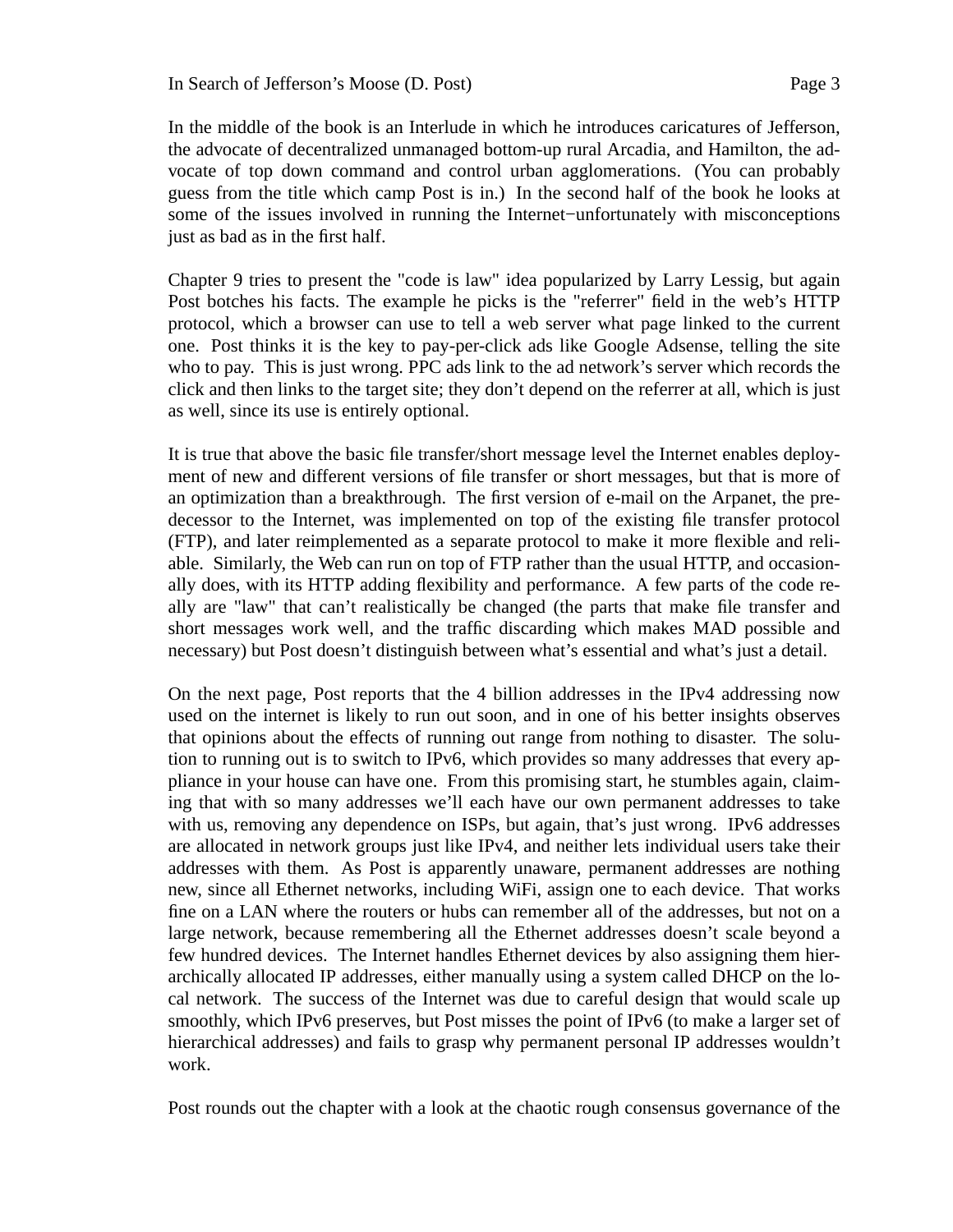IETF (the Internet's standards group) comparing it with the ITU (the government and phone company standards group founded in 1865 and later made part of the UN) and the well known failure of the OSI network protocols in the 1980s and 90s. Although OSI was certainly a failure, Post appears not to know the difference between the ISO and the ITU. The ISO is a different Geneva international standards organization, not part of the UN, which developed OSI. The ITU later endorsed the OSI work but wasn't involved in its development. Post makes the absurd statement that "the UN [by which he means the ITU] couldn't build a network that could grow as fast as the TCP/IP network could grow." Disregarding the detail that he's insulting the wrong organization, he needed only to look in his pocket to see how silly that is; cellular mobile phones became available in 1983, about the same time as TCP/IP was deployed. There are a lot more phones than there are Internet users, and every phone is built on ITU standards.

TCP/IP succeeded where OSI failed because TCP/IP built incrementally on systems that were known to work (in particularly the Arpanet and Cyclades) with limited goals, while OSI tried build a much more expansive system to satisfy multiple politically hostile camps, with too many complex compromises and too much duct tape. Most important Internet standards precede the modern IETF, from back when the Internet was run by a handful of smart guys with government contracts who knew they had to adapt designs that worked because they didn't have the resources to reinvent from scratch, or, in the case of the Web, were developed outside the IETF, which then wrote its standards based on the running code. Standards processes of any sort work well when they codify and tidy up existing practice, and usually fail when they try to invent something new. The IETF has had its share of failures, and both the ISO the ITU, which learned a lot from the OSI fiasco, their share of successes. There's certainly a lesson here, but it's about the process, not about who appoints the participants.

Chapter 10 is about the Domain Name System (DNS) and the mess that is ICANN, the quasi-public non-profit that oversees the DNS. Post is astonished that back in 1998 it wasn't clear who was in charge of the DNS root, and apparently doesn't realize that it's still not clear, or at least doesn't realize that there are a dozen independent root server operators, none of whom (other than one root run by ICANN itself) have to do what ICANN says. Again, the key is the business model−or in this case the lack of one−leading to MAD. ICANN and the root server operators are very polite to each other, and are very conservative about what they ask of each other, since nobody wants to find out what would result from a serious disagreement. If you understand the (non-)business model, it's not hard to see how DNS governance has worked, but Post doesn't.

The penultimate chapter, Chapter 11, is about law on the Internet. Post cites the well known France vs. Yahoo case: Yahoo's auction site, located in the US, was selling Nazi memorabilia, which are legal in the US but illegal to sell in France, with rather difficult issues of jurisdiction. Post makes a reasonable (if somewhat simplistic) division of the opinions on this situation into Exceptionalists, who think that the Internet is so different that it will need a different legal system, and the Unexceptionalists, who note that jurisdictional disputes are not new and there's nothing that can't be handled. Post is a strong Exceptionalist, arguing, as best as I can tell, that solving the problem by harmonizing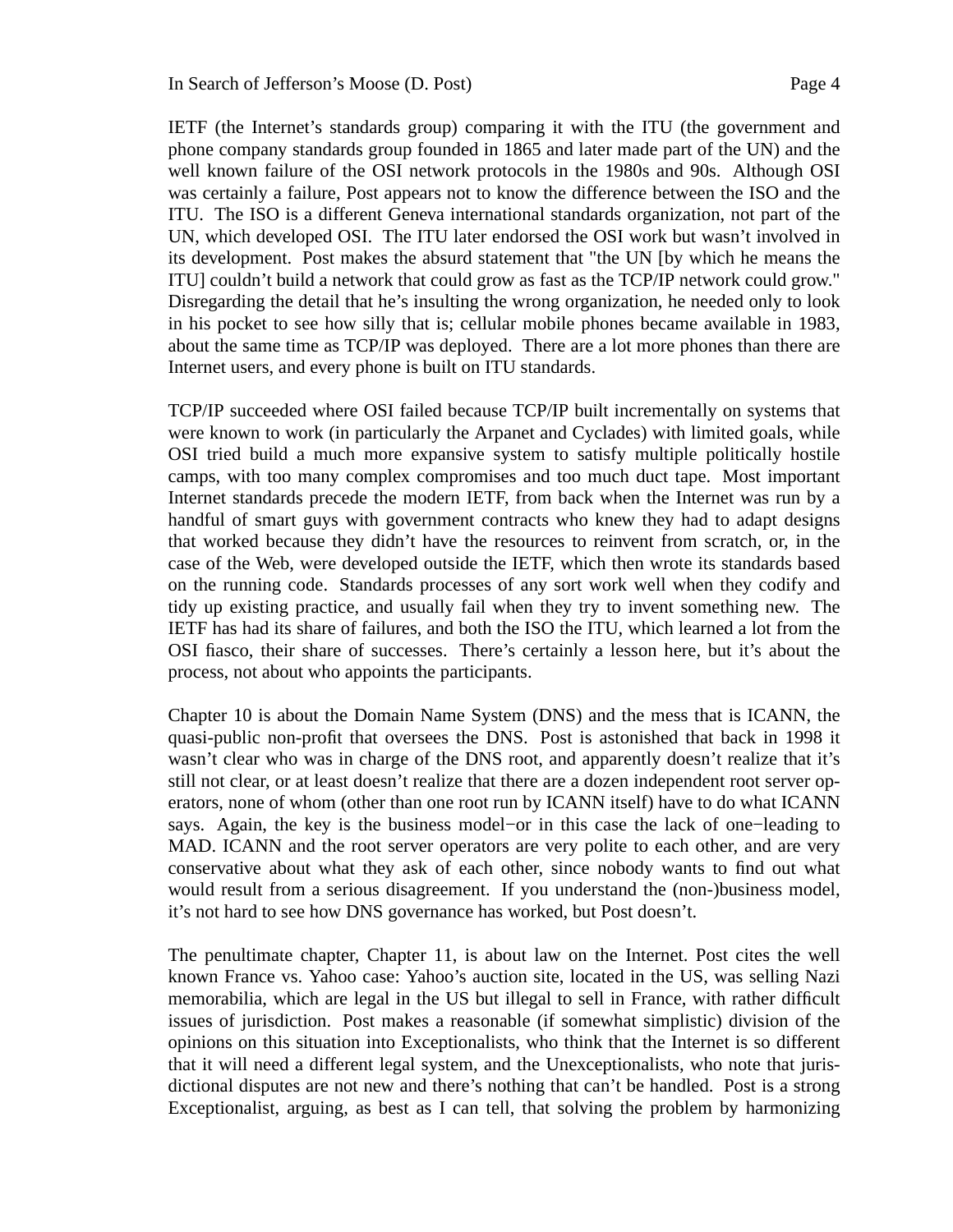laws doesn't work. Since the current legal framework doesn't work, he concludes it will have to change−a non-sequitur if ever there were one.

Anyone familiar with British libel tourism should know that simply because a law chronically leads to unfair and unreasonable results doesn't mean it's going to change any time soon, and the Great Firewall of China shows that a country–even a very large one–that wants to keep firm control over its part of the Internet can do so. He also greatly underestimates the amount of (and benefits of) harmonization happening in areas like online bank fraud, efforts that allow countries to cooperate on enforcement. I also see no evidence that France or any other countries outside the US see a problem in the Yahoo result; it's their country and their law, and they're not going to change it just because it makes life harder for companies in California. I can believe that we'll see some adjustments to make jurisdiction clearer and enforcement more predictable, but Post's prediction that Second Life will have its own legal system? Aw, come on.

Chapter 12 wraps up with a discussion of intellectual property law in cyberspace. Post appears to be in favor of liberty, opposed to tyranny, and, like Jefferson, wants enough IP protection to provide an incentive to create without being stifling, which is considerably less protection than we have now. For once I agree with him, although he doesn't know the history. If you look back a few decades, the 1940s through 1960s were the most furiously creative era in computing, during which nearly all of the hardware and software ideas underlying modern computing were invented. Perhaps by coincidence, software during that era enjoyed no IP protection whatsoever, no copyrights, no patents, no nothing other than the rare trade secret. The arguments about online IP are driven by the gatekeepers in the music and movie industries, not the creators or users of the material.

So what to make of this mess, in which every chapter that attempts to discuss the Internet is seriously undermined by substantial factual errors? Actually it's worse than that: the book is also full of little sloppy errors, like placing CERN, home of the Web, in the mountains of western Switzerland rather than down by the lake in Geneva on the French border. The overall result is a book in which nobody−from the author to the editor to the publisher−has made even the most cursory effort to ensure that this work gets its facts right. I don't know my American history well enough to comment on his presentation of it, but, as with Velikovsky's book, if he so badly botches the parts I do know about, how can I have any confidence in the rest?

There are some interesting lessons to be drawn from the history and development of the Internet, some of which I've tried to suggest as I've gone along, but to do so the writer needs to keep his or her facts straight. Post's opinion that successful systems need to allow the flexibility to innovate is of course true, but it's also trivial, and his belief that the Internet has organized itself is, as we have seen, mistaken. The real question is how to provide the maximum flexibility and still come up with something that works, since the coordination needed to make a billion node network work is both subtle and complex. I hope someone writes a book on that subject. Regrettably, this isn't it.

John Levine, johnl@taugh.com, Feb 2010